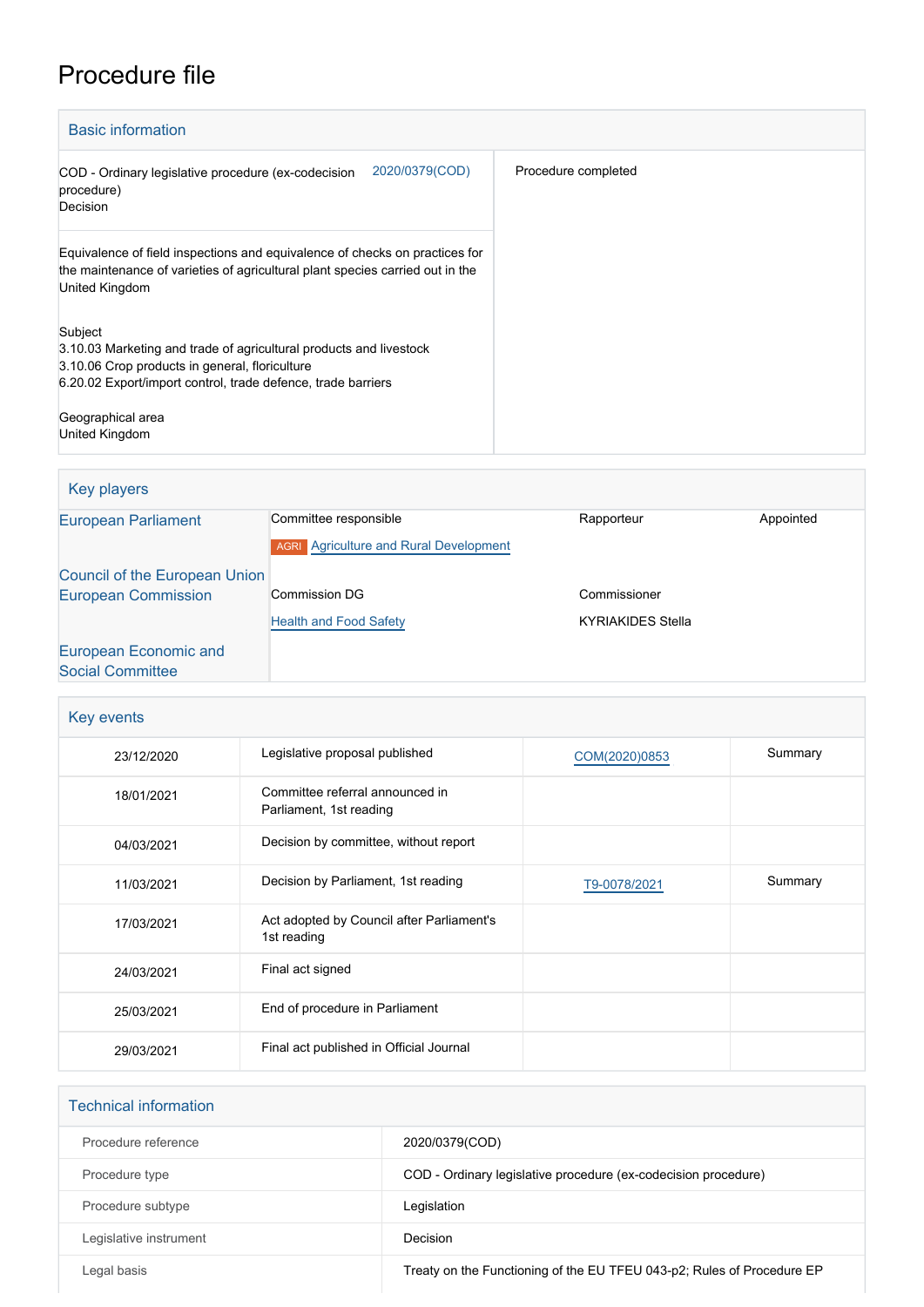|                                              | 163                                    |
|----------------------------------------------|----------------------------------------|
| Mandatory consultation of other institutions | European Economic and Social Committee |
| Stage reached in procedure                   | Procedure completed                    |
| Committee dossier                            | AGRI/9/05026                           |
|                                              |                                        |

| Documentation gateway                                     |                |            |     |         |
|-----------------------------------------------------------|----------------|------------|-----|---------|
| Legislative proposal                                      | COM(2020)0853  | 23/12/2020 | EC. | Summary |
| Text adopted by Parliament, 1st reading/single<br>reading | T9-0078/2021   | 11/03/2021 | EP  | Summary |
| Draft final act                                           | 00004/2021/LEX | 24/03/2021 | CSL |         |
|                                                           |                |            |     |         |

Final act

 [Decision 2021/537](https://eur-lex.europa.eu/smartapi/cgi/sga_doc?smartapi!celexplus!prod!CELEXnumdoc&lg=EN&numdoc=32021D0537) [OJ L 108 29.03.2021, p. 0004](https://eur-lex.europa.eu/legal-content/EN/TXT/?uri=OJ:L:2021:108:TOC)

## Equivalence of field inspections and equivalence of checks on practices for the maintenance of varieties of agricultural plant species carried out in the United Kingdom

PURPOSE: to amend Council Decisions 2003/17/EC and 2005/834/EC as regards the equivalence of field inspections and the equivalence of checks on practices for the maintenance of varieties of agricultural plant species carried out in the United Kingdom.

PROPOSED ACT: Decision of the European Parliament and of the Council.

ROLE OF THE EUROPEAN PARLIAMENT: the European Parliament decides in accordance with the ordinary legislative procedure and on an equal footing with the Council.

BACKGROUND: in view of the end of the transitional period provided for in the withdrawal agreement, the United Kingdom has submitted to the Commission a request for recognition of equivalence, from 1 January 2021, of fodder plant seed, cereal seed, beet seed and seed of fibre and oil plants produced in the United Kingdom with fodder plant seed, cereal seed, beet seed and seed of oil plants produced in the Union.

The United Kingdom has also requested the recognition of the equivalence as regards the checks on practices for the maintenance of varieties carried out in the United Kingdom pursuant to those Directives.

The Commission has carried out a review of the relevant legislation in the United Kingdom. It has concluded (i) that the requirements and the system in force are equivalent to those of the Union and offer the same guarantees as the Union system; (ii) that the checks on practices for the maintenance of such varieties carried out in the United Kingdom afford the same assurances as those carried out by the Member States.

CONTENT: the proposal adds the United Kingdom to the list of countries for which the equivalence of field inspections, and of checks on practices for the maintenance of seed-producing crops of cereal species and the equivalence of the seed produced have been recognised. This recognition is based on an examination of the relevant legislation of the United Kingdom and the conclusion that its requirements and system in place offer the same guarantees as the Union's system.

Following the addition of the United Kingdom on that list, the imports of seeds from the United Kingdom into the Union, as well as the maintenance of the respective varities in that country, should be allowed.

## Equivalence of field inspections and equivalence of checks on practices for the maintenance of varieties of agricultural plant species carried out in the United Kingdom

The European Parliament adopted by 621 votes to 1, with 73 abstentions, a legislative resolution on the proposal for a decision of the European Parliament and of the Council amending Council Decision 2008/971/EC as regards the equivalence of forest reproductive material produced in the United Kingdom with that produced within the Union.

The European Parliament adopted its position at first reading under the ordinary legislative procedure by endorsing the Commission's proposal.

The proposal adds the United Kingdom to the list of countries for which the equivalence of field inspections, and maintenance selections, of seed producing crops of cereal species and the equivalence of the seed produced have been recognised.

In view of the end of the transitional period provided for in the withdrawal agreement, the United Kingdom has submitted a request to the Commission for recognition of the equivalence, from 1 January 2021, of seed of fodder plants, cereals, beet, vegetables, oil and fibre plants produced in the United Kingdom with seed of fodder plants, cereals, beet, vegetables, oil and fibre plants produced in the Union.

The United Kingdom also requested recognition of equivalence in respect of checks on maintenance selections carried out in the United